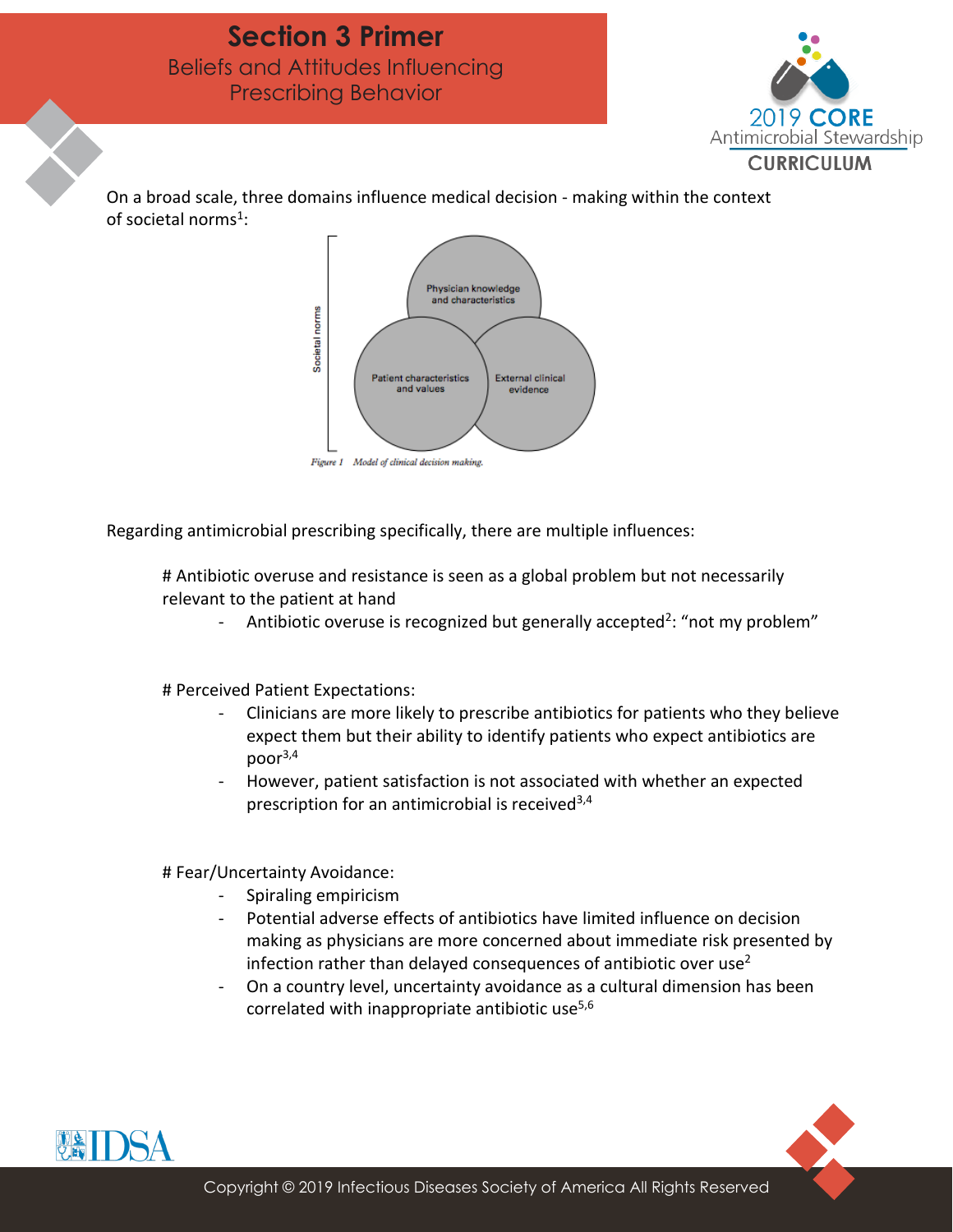# Prescribing Etiquette<sup>7</sup>: A set of cultural rules or "prescribing etiquette" determines prescribing behavior

- Culture of non-interference with other clinician's decisions (respect for decision making autonomy)
- Perception of limitations of evidence based practice
	- o Experience trumps evidence
	- o Patients frequently considered to be "outside" the boundaries of evidence - based treatment policies
- Culture of hierarchy: Prescribing driven by senior physicians/"role models"

## **Principles of Behavioral Change:**

- Effective culture change often requires utilization of "informal" channels as these tend to be the most powerful motivators of behavior change
- Active approaches more likely to be effective (but are also costlier)
- Multidimensional approaches appear to be the most effective

## **Systematic approaches to behavioral change:**

# Education:

- Passive dissemination of educational material is generally ineffective although may help raise awareness<sup>8</sup>
- Interactive, hands on workshops are more effective than simple didactic seminars<sup>9</sup>
- Academic detailing, i.e. face-to-face education of individual prescribers by specially trained clinical educators, has been shown to be highly effective<sup>10</sup>

# Opinion Leaders:

- Use of local opinion leaders increases uptake of guidelines recommendations

# Point of practice interventions:

- Clinical decision support tools, either posted in exam rooms or integrated into the  $EMR<sup>11</sup>$
- Displaying poster-sized letters announcing a commitment to not prescribe antibiotics for URIs resulted in significantly lower rate of antibiotic prescribing<sup>12</sup>

### # Audit and Feedback:

- Providing clinicians with a summary of individual clinical performance
- Prospective audit and feedback: daily review of antimicrobial prescriptions with timely feedback by the antimicrobial stewardship team
- Not durable, effects are lost after discontinuation of programs<sup>13</sup>

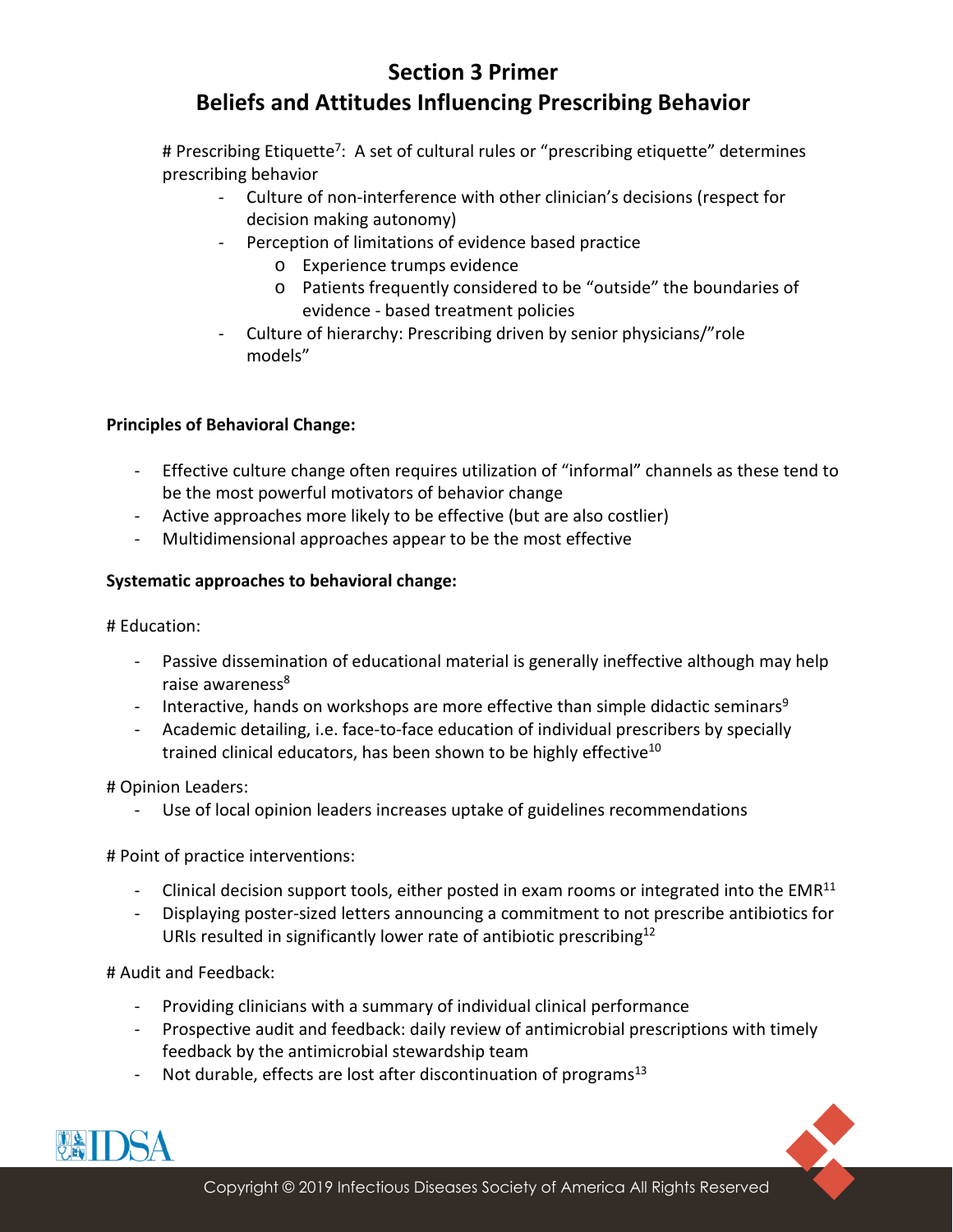#### **Individual level approach to influencing behavior**:

# Motivational Interviewing

- Initially developed for addiction counselling and has now been applied to various health related behaviors
- A collaborative goal-oriented approach to communication
- The same principles can be applied to changing physicians prescribing behavior:

#### **PRINCIPLES MOTIVATIONAL INTERVIEWING14**

- **Express empathy**
- **Develop discrepancy**
- **Avoid argumentation**
- **Roll with resistance**
- **Support self-efficacy**

**Suggested Reading**: Stewards-in-training are strongly encouraged to read these references prior to completing Section 3 "Educating and Coaching on Antimicrobial Stewardship" of IDSA's Core Antimicrobial Stewardship (CAS) Curriculum.

*•Spiraling Empiricism*: Kim JH, Gallis HA. Observations on spiraling empiricism: its causes, allure,and perils, with particular reference to antibiotic therapy. Am J Med. 1989 Aug;87(2):201-6

*•Prescribing Etiquette:* Charani E, Castro-Sanchez E, Sevdalis N, Kyratsis Y, Drumright L, Shah N, Holmes A Understanding the determinants of antimicrobial prescribing within hospitals: the role of "prescribing etiquette". Clin Infect Dis. 2013 Jul;57(2):188-96.

*•Influencing Prescribing Patterns (A review):* Sbarbaro JA. Can we influence prescribing patterns? Clin Infect Dis. 2001 Sep 15;33 Suppl 3:S240-4.